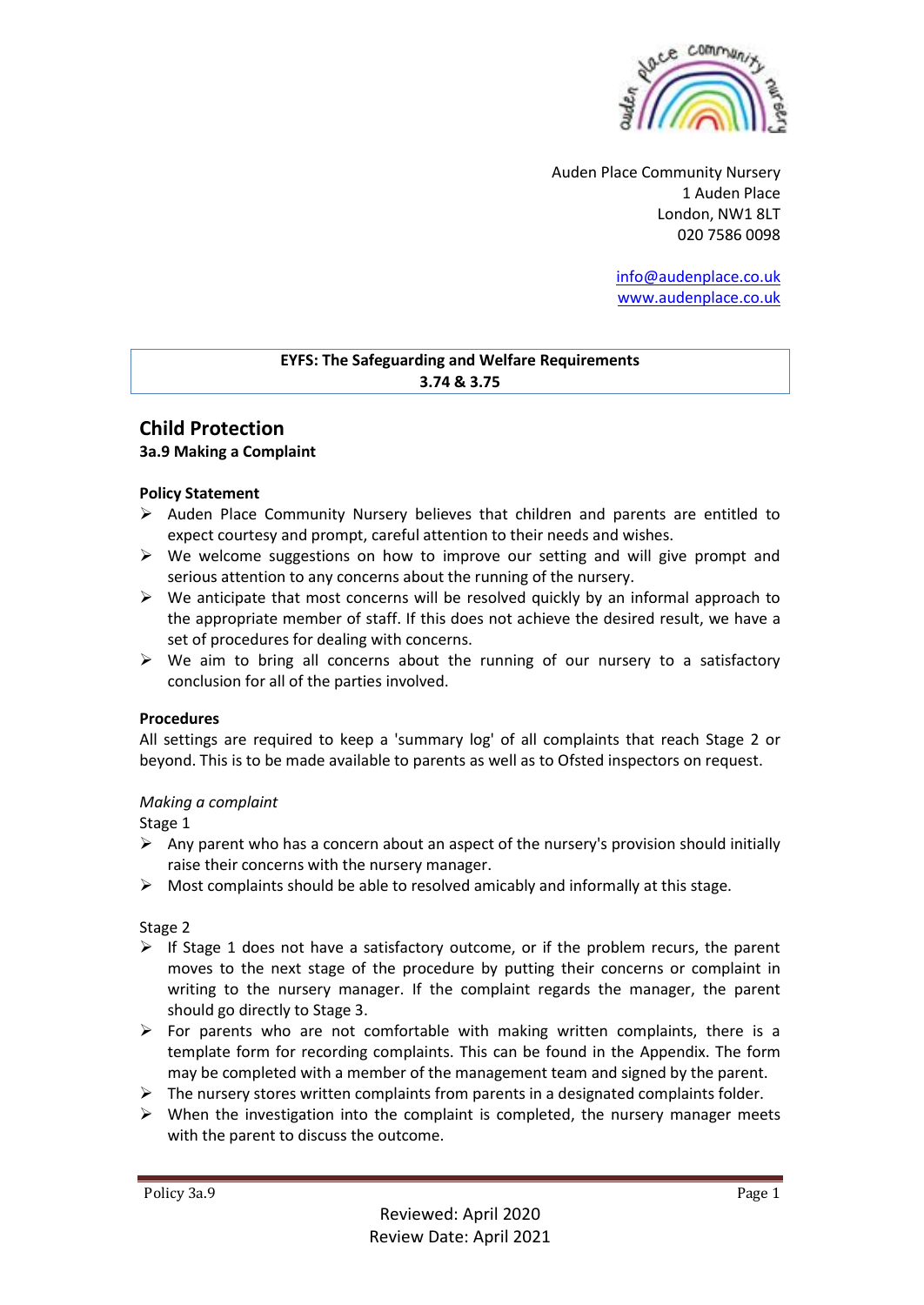

 $\triangleright$  If the complaint is resolved at this stage, the summative points are logged in the Complaints Summary Record.

Stage 3

- $\triangleright$  If the complaint concerns the nursery manager, or the parent feels that the manager has not dealt with their complaint to their satisfaction, then they can raise it directly with the Management Committee.
- ➢ This should be done in the form of a letter addressed to 'The Management Committee' and marked 'Confidential' and handed in to the nursery office or emailed to [themc@audenplace.co.uk.](mailto:themc@audenplace.co.uk)
- $\triangleright$  The Management Committee will then arrange for an investigation of the matter. The parent can expect a written response from the Management Committee within 2 weeks, after which they will either be informed of the results of the investigation (including any actions taken) or provided with a reasonable time frame in which to expect the results of further investigation by the Management Committee.

Stage 4

 $\triangleright$  If the parent is not satisfied with the Management Committee's response the next step is to discuss their complaint directly with the Chair of the Management Committee, who will explain the reasons for particular actions taken. The Chair can be contacted via email at [themc@audenplace.co.uk](mailto:themc@audenplace.co.uk) or by letter addressed to the 'Management Committee Chair' and marked 'Confidential' and handed in to the nursery office.

Auden Place Community Nursery is an Ofsted-registered childcare provider, a registered charity (Charity Commission) and a limited company (Companies House). It is the right of parents at any time to address a complaint directly to these organisations about the childcare services provided by Auden Place Community Nursery. We would of course encourage you to follow the complaints procedures detailed above in the first instance, but this is in no way compulsory.

You can write to: Complaints, Investigation and Enforcement Team Ofsted Early Years Piccadilly Gate Store Street Manchester M1 2WD Telephone: 0300 123 1231 Quoting our Ofsted Registration Number: 100615

Charity Commission Woodfield House Tangier Taunton Somerset TA1 4BL Telephone: 0845 300 0218 Quoting our Charity Number: 1051093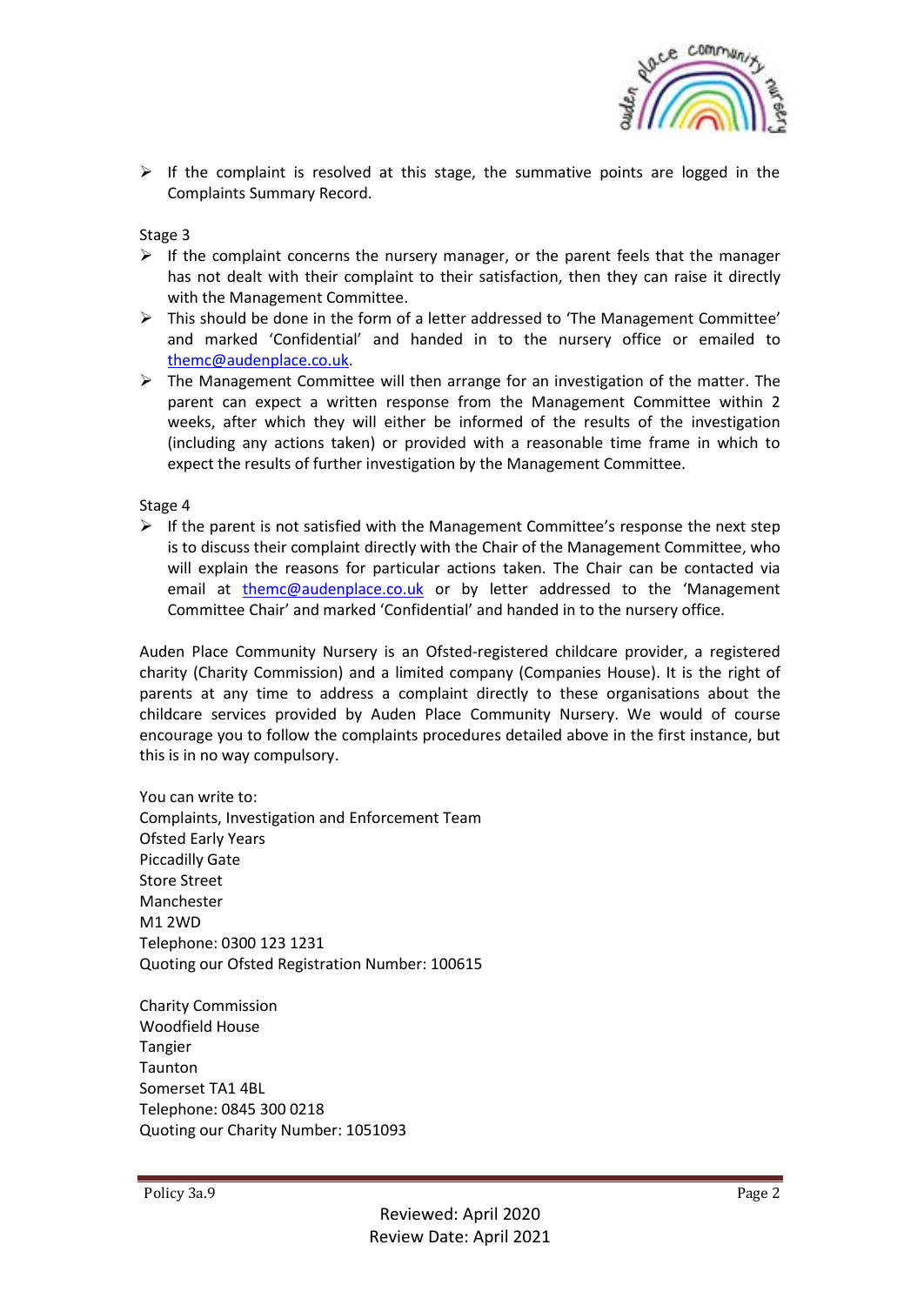

Companies House Crown Way Maindy Cardiff CF 14 3UZ Telephone: 0870 333 3636 Quoting our Company Registration Number: 3121769

*Records*

- ➢ A record of complaints against our setting and/or the children and/or the adults working in our setting is kept, including the date, the circumstances of the complaint and how the complaint was managed.
- ➢ The outcome of all complaints is recorded in the Summary Complaints Record which is available for parents and Ofsted inspectors on request.